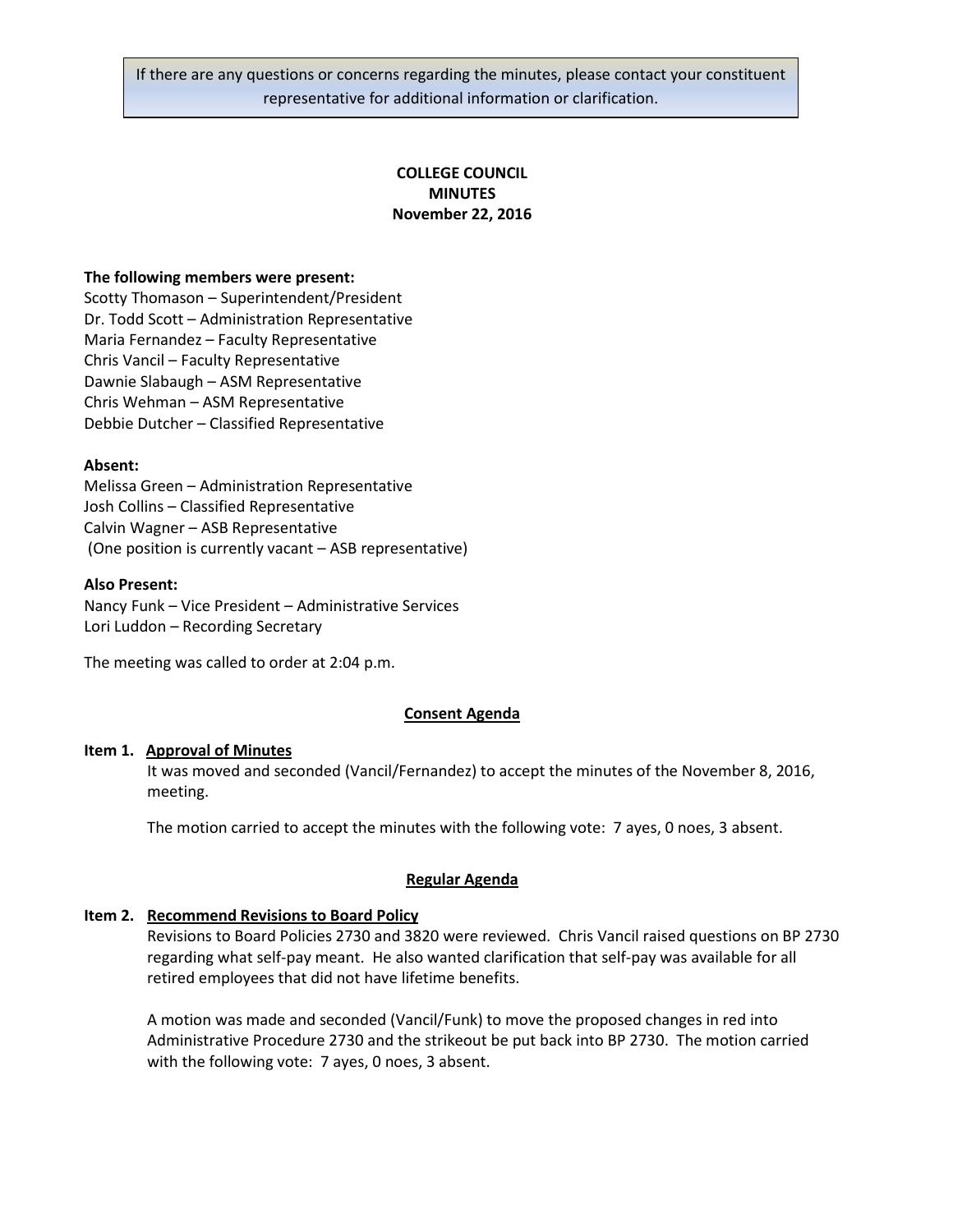*College Council Minutes – November 22, 2016 Regular Meeting Page 2 of 3*

# **Item 2. Recommend Revisions to Board Policy (Cont'd)**

BP 3820 was reviewed. Vancil and Scott felt that the attachment, "Foundation Gift Acceptance Policies and Guidelines" needed review and correction, but that the document does not need to accompany the Board Policy when reviewed by the Board. A notation was made to remove the redundant sentence on III. Conflict of Interest.

The motion was made and seconded (Vancil/Funk) to amend Board Policy 3820 with the removal of the attachment "Foundation Gift Acceptance Policies and Guidelines." The motion carried with the following vote: 7 ayes, 0 noes, 3 absent.

# **Item 3. Recommend Revisions to Administrative Procedures**

Revisions to Administrative Procedures 2725, 2730, 3540, 3720, 4102 and 4225 were reviewed.

A motion was made and seconded (Vancil/Dutcher) to accept revisions to Administrative Procedures 2725, 3540, 3720, 4102, 4225 and to return AP 2730 for addition of text from BP 2730 as discussed above. The motion carried with the following vote: 7 ayes, 0 noes, 3 absent.

# **Item 4. Other**

Scotty Thomason reported that the Institutional Effectiveness Team will be returning to COS on December 2. We recently received their report from their previous visit. Dr. Todd Scott will be sending out information regarding their upcoming visit. The Institutional Effectiveness Team recognizes that the College employees are all supportive of this project and believe that it will greatly benefit the College. We expect to receive the funding for this project by the end of December.

ELumen will do a presentation for the Senate.

On Wednesday, November 30, POST representatives will be visiting the campus to view our facility and discuss the addition of a police academy. Academy classes would start in the spring in Life Science Room 9. Approximately \$300,000 of renovations will need to be made to Life Science if the program is approved.

There was discussion regarding the expansion of the equipment room and faculty offices in the Gym. The Facility Master Plan will reflect these updates in the spring.

Scotty just returned from a CCLC conference in Riverside where Pathways was the hot topic. The Chancellor's Office is pressing colleges to participate in preparation of middle and high school students before they enroll in college and to follow up with services once they are enrolled in college.

Nancy Funk will be giving a report on Food Services operations to the Board. We are in the process of hiring up to three more part-time food assistance staff.

At this point, we have 450 FTES for spring semester.

Fall sports are winding down. Our football team played in its fourth post Conference Bowl Game in the last five years. They ended up losing a very close game to Santa Rosa College in the Gridiron Bowl, even though the team played a very good game. Men's and women's basketball teams are playing well. Spring sports will be starting soon.